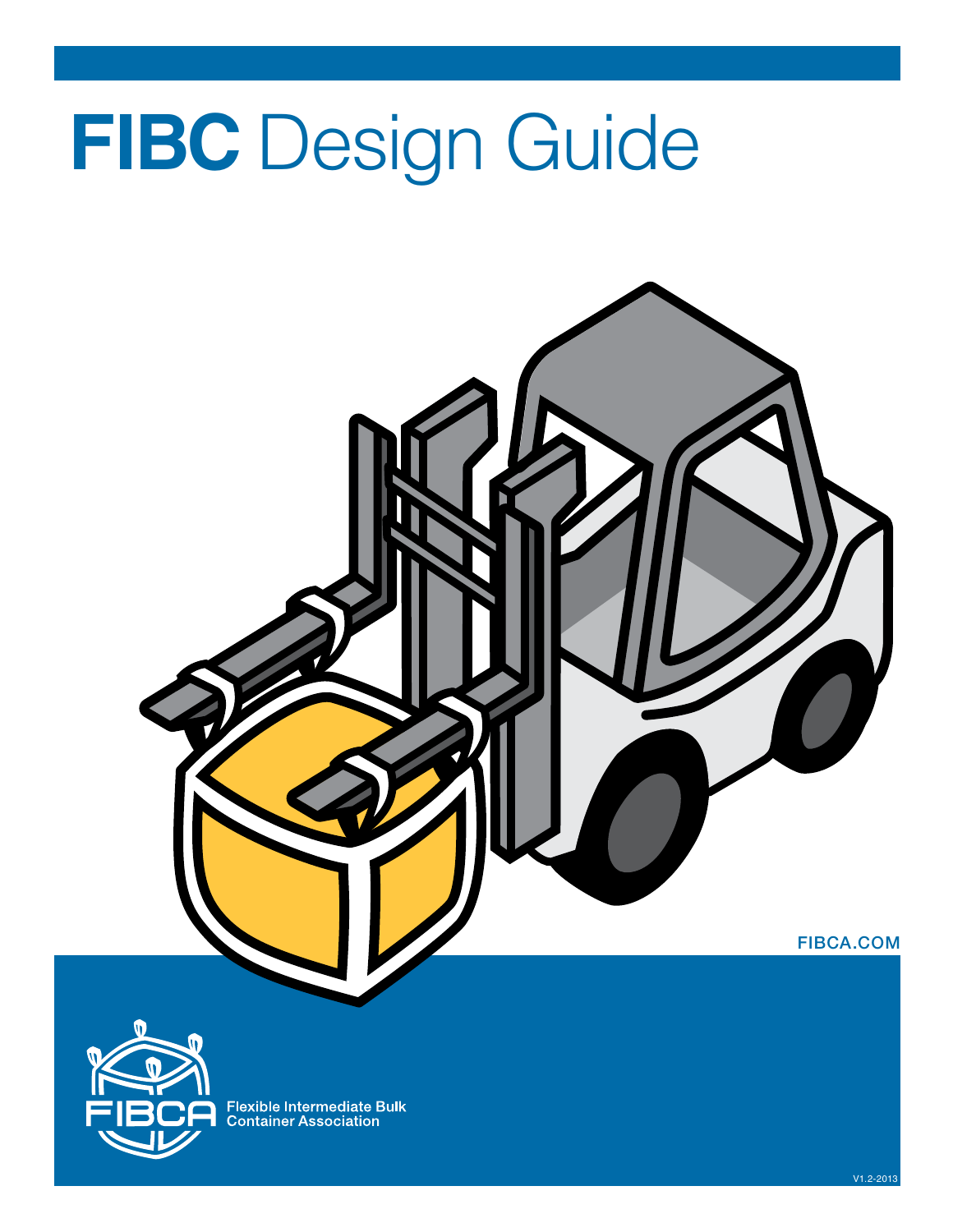# **FIBC** Design Guide

The following is provided as a means for potential Bulk Bag (FIBC) users to identify the answers to critical questions when determining what FIBC package fits best in their particular application. This guide is intended to assist those users/buyers when sourcing a Bulk Bag and for those who have never spec'd out their package but now must. The items below have been assembled by professionals in the FIBCA and thus will be an excellent guide in identifying the questions which will ultimately need to be answered. Our goal herein is not to magically create a Bulk Bag spec by answering a few questions, but to better prepare you for questions which will be asked of you by a professional member of the FIBCA. It will greatly assist them in designing the right package for you. The FIBCA was created to serve as a single voice for the Flexible Intermediate Bulk Container industry and with that same focus the below was created through pooling the collective voices of the many professional members of the FIBCA. Use the below guide by printing it out and having as much of the information answered when you speak to one of the FIBCA member companies.

| PRODUCT INFORMATION                                                                                                                    |                      |  |  |  |  |
|----------------------------------------------------------------------------------------------------------------------------------------|----------------------|--|--|--|--|
| <b>Product Name:</b>                                                                                                                   |                      |  |  |  |  |
| <b>Product Bulk Density (lbs. per cubic foot):</b>                                                                                     |                      |  |  |  |  |
| <b>Reference / Link:</b>                                                                                                               |                      |  |  |  |  |
| <b>WEB LINK Bulk Density Chart</b>                                                                                                     |                      |  |  |  |  |
| Safe Working Load: Reuse: $\Box$ 6:1 $\Box$ 8:1 (Less than 6:1 SWL, bag is guaranteed for 1 trip only)                                 |                      |  |  |  |  |
| Hazardous: Yes No If Yes, United Nations #: UN Next Reserve All Archives No. 19 No Next Reserve All Archives N                         |                      |  |  |  |  |
| WEB LINK Code of Federal Regulations (Title 49 CFR Parts 100-185)                                                                      |                      |  |  |  |  |
| <i>IMPORTANT:</i> Always verify you're referencing the current regulations & those appropriate for the transportation mode and region. |                      |  |  |  |  |
| Market Segment (Food, Pharmaceutical, Chemical, etc.):                                                                                 |                      |  |  |  |  |
| Food Grade: Ves No Pharma Application: Yes No                                                                                          |                      |  |  |  |  |
| Particle Size of Product: Fine Fine DeD Medium DCoarse                                                                                 |                      |  |  |  |  |
| <b>Moisture Percentage:</b>                                                                                                            |                      |  |  |  |  |
| Special Barrier Required (i.e. hydroscopic?):                                                                                          |                      |  |  |  |  |
| <b>Characteristics</b> (free flowing, bridging, static build up):                                                                      |                      |  |  |  |  |
| <b>Monthly Volume to be Shipped:</b>                                                                                                   | <b>Annual Usage:</b> |  |  |  |  |

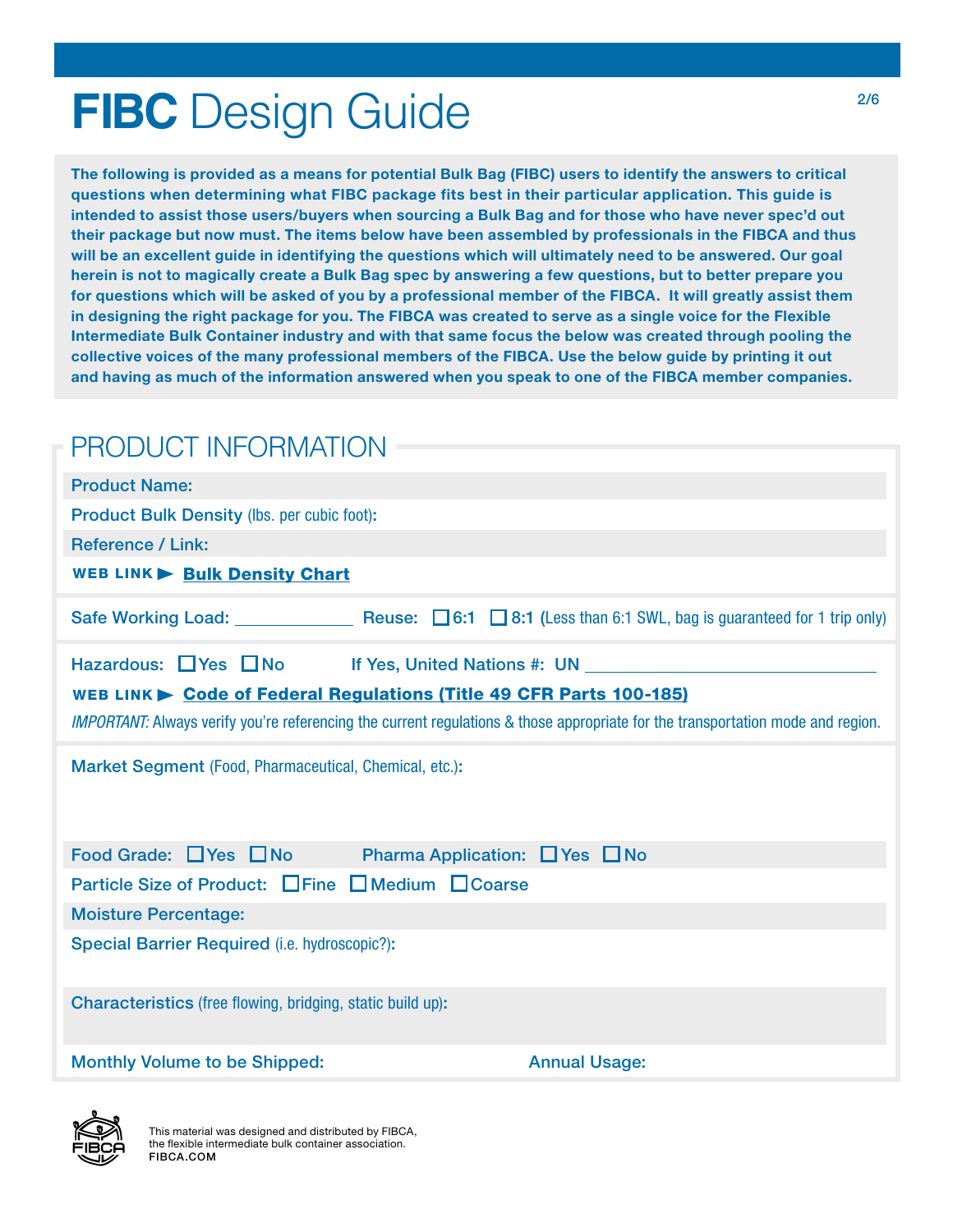3/6

| <b>FIBC DESIGN</b>                                                                                                                                                                                                                                                                                                                                             |
|----------------------------------------------------------------------------------------------------------------------------------------------------------------------------------------------------------------------------------------------------------------------------------------------------------------------------------------------------------------|
| Bag Type if Known: Circular DU-Panel D4-Panel DBaffle DOther, describe:                                                                                                                                                                                                                                                                                        |
| What Type Bag: $\Box$ Type A $\Box$ Type B $\Box$ Type C $\Box$ Type D                                                                                                                                                                                                                                                                                         |
| DESCRIPTIONS: Type A does not dissipate static electricity; Type B is made from materials that have a low break down<br>voltage & can sustain voltage of up to 6Kv; Type C conductive bag will contain conductive threads in a grid pattern and<br>must be grounded; Type D bag dissipates static using dissipative fibers and there is no need for grounding. |
| LINER                                                                                                                                                                                                                                                                                                                                                          |
| Liners Styles: Form Fit Straight Tube                                                                                                                                                                                                                                                                                                                          |
| Liner Inserting: Tabbed Loose DGIued Bewn in Wings                                                                                                                                                                                                                                                                                                             |
|                                                                                                                                                                                                                                                                                                                                                                |
|                                                                                                                                                                                                                                                                                                                                                                |
| FIBC Options: Sift Proof Seams □ Coated □ Uncoated                                                                                                                                                                                                                                                                                                             |
| <b>OTHER OPTIONS</b>                                                                                                                                                                                                                                                                                                                                           |
| Printing: □1 side □2 sided □B&W □Color                                                                                                                                                                                                                                                                                                                         |
| <b>Labeling/Product Identification:</b>                                                                                                                                                                                                                                                                                                                        |
| <b>Colored Fabric or Loops:</b>                                                                                                                                                                                                                                                                                                                                |
| <b>Pallet Preference:</b>                                                                                                                                                                                                                                                                                                                                      |
| <b>Cross Contamination Concerns:</b>                                                                                                                                                                                                                                                                                                                           |
| Other special considerations (i.e. metal detection, FDA approved material, etc.) :                                                                                                                                                                                                                                                                             |

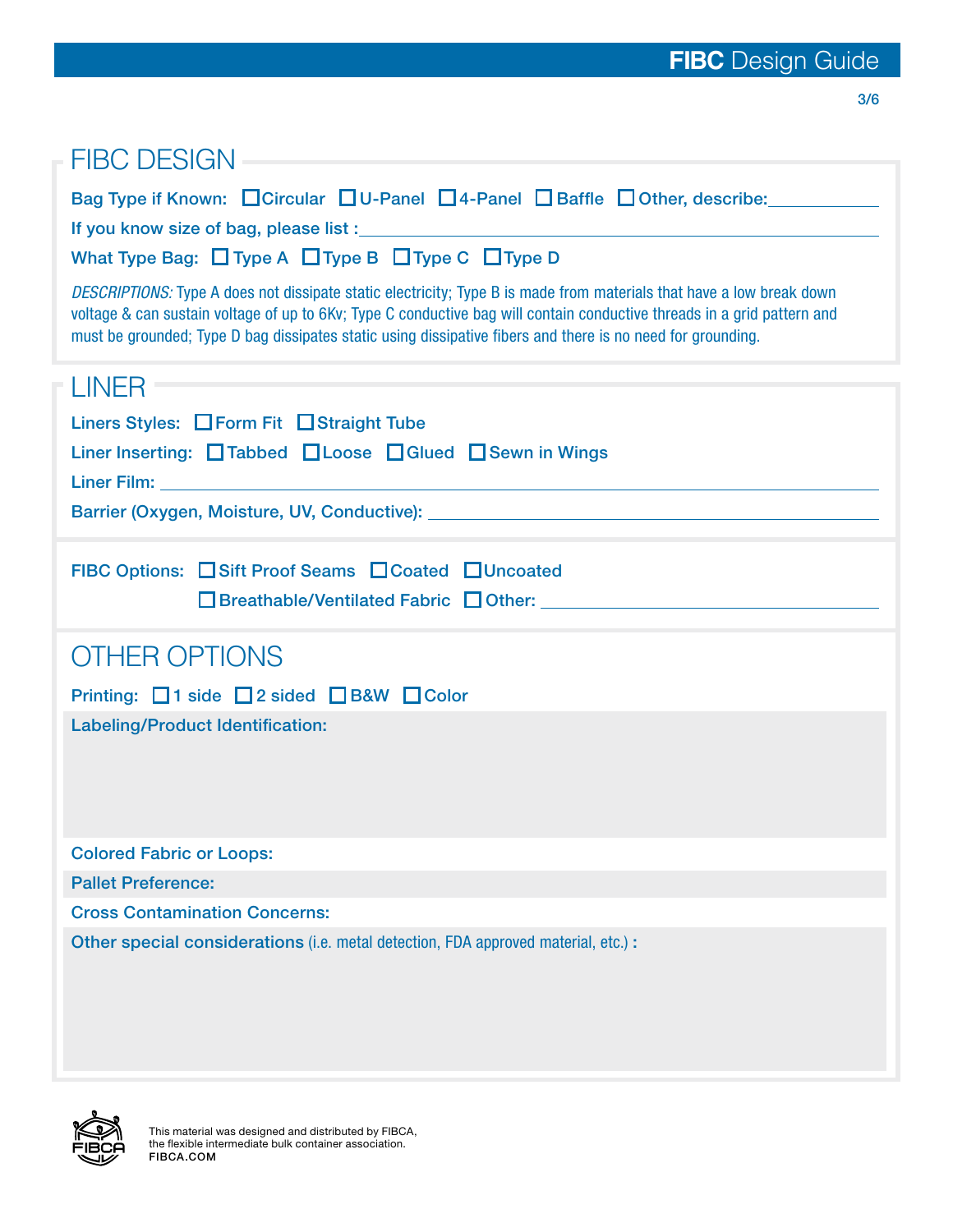#### 4/6

#### **FILLING**

Filling Method (i.e. conveyer, gravity, Bulk Bag filler):

Describe Area Where FIBC will be Filled (ceiling clearance, electro static concerns such as dusting, flammable products, etc):

Describe FIBC Filling Equipment Desired or Currently Used:

Desired Fill or Packaging Rate: How is the Product Currently Filled:

Sizing Restrictions / Constraints:

| FIBC Filling Options: □ Open Top □ Duffle Top □ Conical Top □ Spout Top |  |  |  |  |  |
|-------------------------------------------------------------------------|--|--|--|--|--|
| Spout Dimensions (i.e. 14" dia. x 18" long):                            |  |  |  |  |  |

### **DISCHARGING**

Batch Size at Discharge if applicable: Controlled discharge desired: Controlled discharge desired: Discharge Method (i.e. gravity, screw, conveyor, bottom cut, full dump): Describe Area Where FIBC will be Discharged (clearance, manual, etc.):

Desired Discharge Rate:

How is the Product Currently Discharged:

FIBC Discharge Options: Filat Bottom Conical Conical Bottom Conical Bottom

■Spout Bottom Spout Dimensions (i.e. 14" dia. x 18" long):

Handling Preference: Existing Hoist Electric and Trolly Frame Fork Loaded Frame Other, describe: New York Changes and Changes and Changes and Changes and Changes and Changes and Changes and Changes and Changes and Changes and Changes and Changes and Changes and Changes and Changes and Changes and Chan

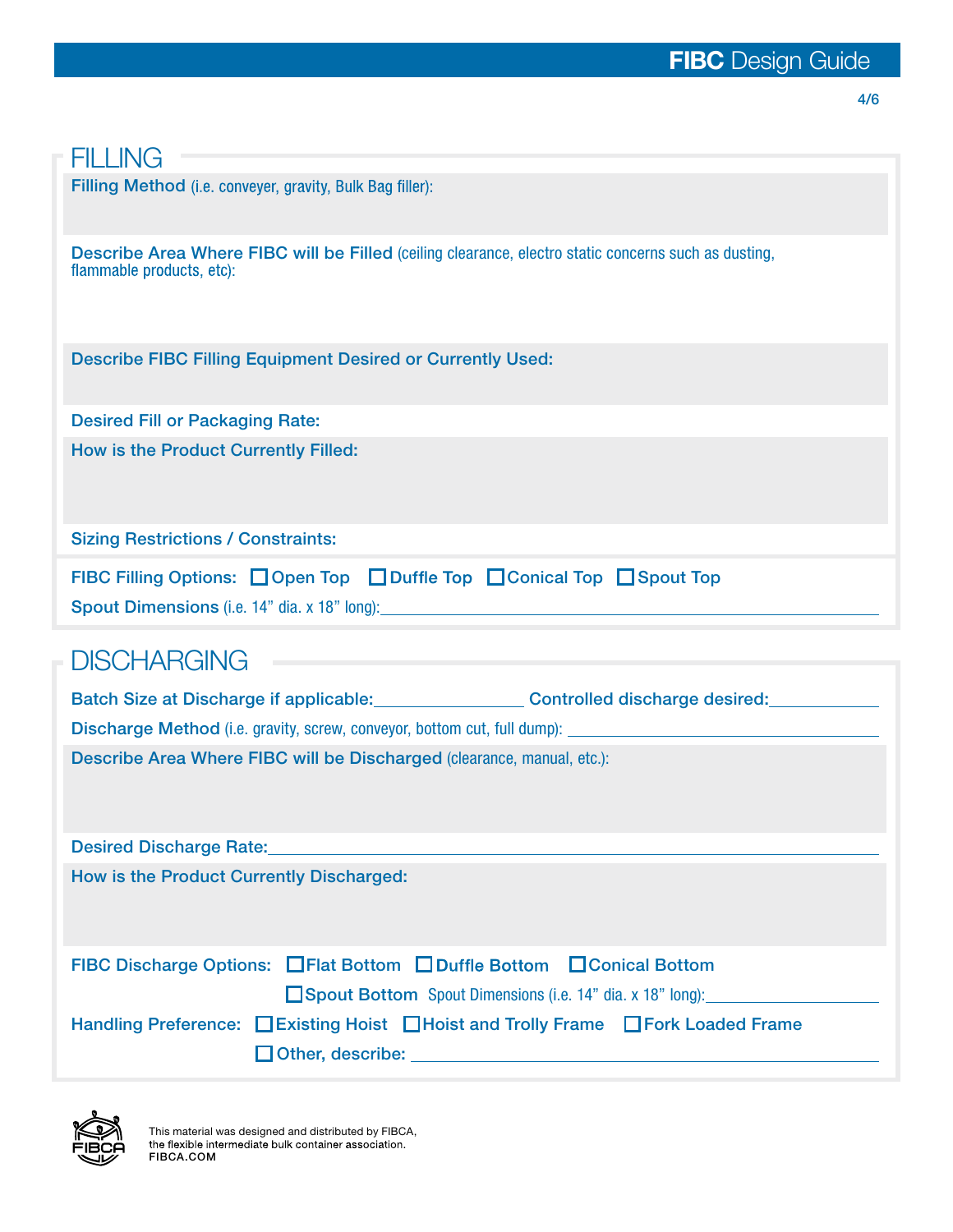| FIBC HANDLING / STORAGE / SHIPPING                                                   |  |  |
|--------------------------------------------------------------------------------------|--|--|
| Top Lift Feature: □ 4 Point Lift (standard) □ Single Point Lift □ Cross Corner Loops |  |  |
| Transporting: Slip Sheet 4-way pallet 2 FIBCs/Pallet 0 Other:                        |  |  |
| Shipping Distance: Inter-plant Doverseas DCross Country                              |  |  |
| Shipping Method: Rail Flat bed Other:                                                |  |  |
| Racking System: Ves No If Yes, Racking dimensions:                                   |  |  |
| FIBC Options: Self Standing Loops Secondary Loops Self Free Shipping                 |  |  |
|                                                                                      |  |  |

## ADDITIONAL NOTES: